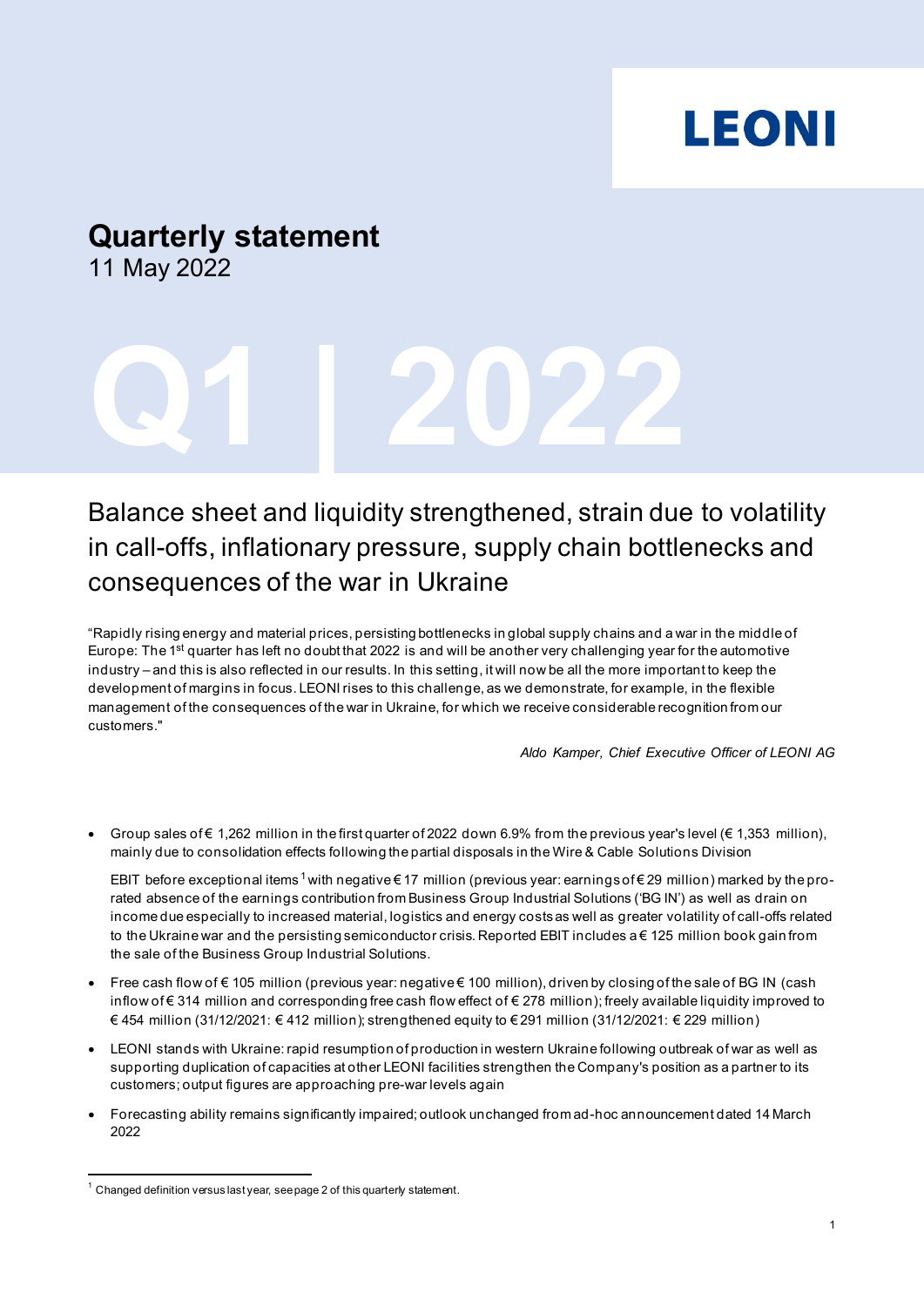**Q1**

#### **LEONI Group**

*€ million*

|                                                                        | 2022   | 2021    | Change       |  |
|------------------------------------------------------------------------|--------|---------|--------------|--|
| Sales                                                                  | 1,262  | 1,353   | (6.9)%       |  |
| Earnings before interest, taxes and depreciation/amortisation (EBITDA) | 124    | 106     | 16.8%        |  |
| Earnings before interest and taxes (EBIT)                              | 75     | 51      | 46.9%        |  |
| EBIT before exceptional items <sup>1</sup>                             | (17)   | 29      | $>(100.0)\%$ |  |
| Consolidated net income                                                | 47     | 28      | 70.2%        |  |
| Earnings per share $(\epsilon)$                                        | 1.44   | 0.85    | 70.5%        |  |
| Free cash flow                                                         | 105    | (100)   | $>100.0\%$   |  |
| Capital expenditure                                                    | 37     | 52      | $(28.6)\%$   |  |
| Equity ratio (%)                                                       | 8.8    | 7.8     |              |  |
| Employees 31/03 (number)                                               | 99,607 | 100,515 | (0.9)%       |  |

#### Key events

- At the same time as the successful completion of our VALUE 21 performance and strategy programme at the end of 2021, we began to develop a subsequent performance and strategy programme called ValuePlus. In the context of ValuePlus, we intend to focus the business model of the Wiring Systems Division to expand LEONI's leading position and to take even better advantage going forward of the market opportunities provided by the automotive and commercial vehicle sectors. The performance part of VALUE 21 has been adjusted to reflect the new organisational structure and is now managed via ValuePlus with annual measurement of success as a continuous improvement process. Beyond that, the defined strategic action fields in the new programme cover various aspects from the fields of purchasing and production and the topics of technology development, portfolio optimisation, sustainability, and personnel and organisation.
- The sale of significant parts of the industrial business pooled in BG IN of the Wire & Cable Solutions Division to BizLink Holding Inc. was closed on 20 January 2022. The deal signed in October 2021 was still subject to various closing conditions, which have meanwhile been met. The operations sold were valued at an enterprise value of about € 450 million. The cash inflow realised upon completion after deducting financial liabilities and pension costs, among other things, is about € 314 million and is being used to boost liquidity. The generated book gain of about € 125 million is presented under reported consolidated EBIT.
- LEONI AG augmented its Board of Directors effective 1 February 2022: Dr Ursula Biernert and Mr Ingo Spengler joined the Board as Chief Human Resources Officer (CHRO) as well as Labour Director and Chief Operations Officer (COO), respectively. Dr Harald Nippel took up his position as Chief Financial Officer (CFO) on 1 April 2022. He succeeded Ms Ingrid Jägering, who left LEONI effective 31 March 2022. Mr Nippel, who holds a PhD in industrial engineering, already joined LEONI on 1 February to ensure an optimal transition. In addition to further stabilising the company and pursuing its focus on the automotive industry, the newly organized Board of Directors will consequently advance Leoni's development into a customer-driven system partner for the wiring system of the future.
- On 21 February 2022, Pierer Industrie AG disclosed that it has, effective on the same date, exceeded the threshold of 20 percent of the voting rights in LEONI AG through a purchase of shares.
- The war that broke out between Russia and Ukraine at the end of February 2022 affects the production of WSD companies in both countries and led to partial losses of supply, production and sales in the first quarter of 2022. Production in western Ukraine already resumed in large parts in the first quarter of 2022 thanks especially to the

<span id="page-1-0"></span> $^{\rm 1}$ This key figure represents adjustment of EBIT for exceptional, non-recurring factors to facilitate better comparability between the periods and interpretation of operating profitability. Starting from the 2022 financial year, effects stemming from the Group's refinancing, restructuring measures, M&A transactions as well as extraordinary costs related to the Ukraine war will be classified as exceptional items.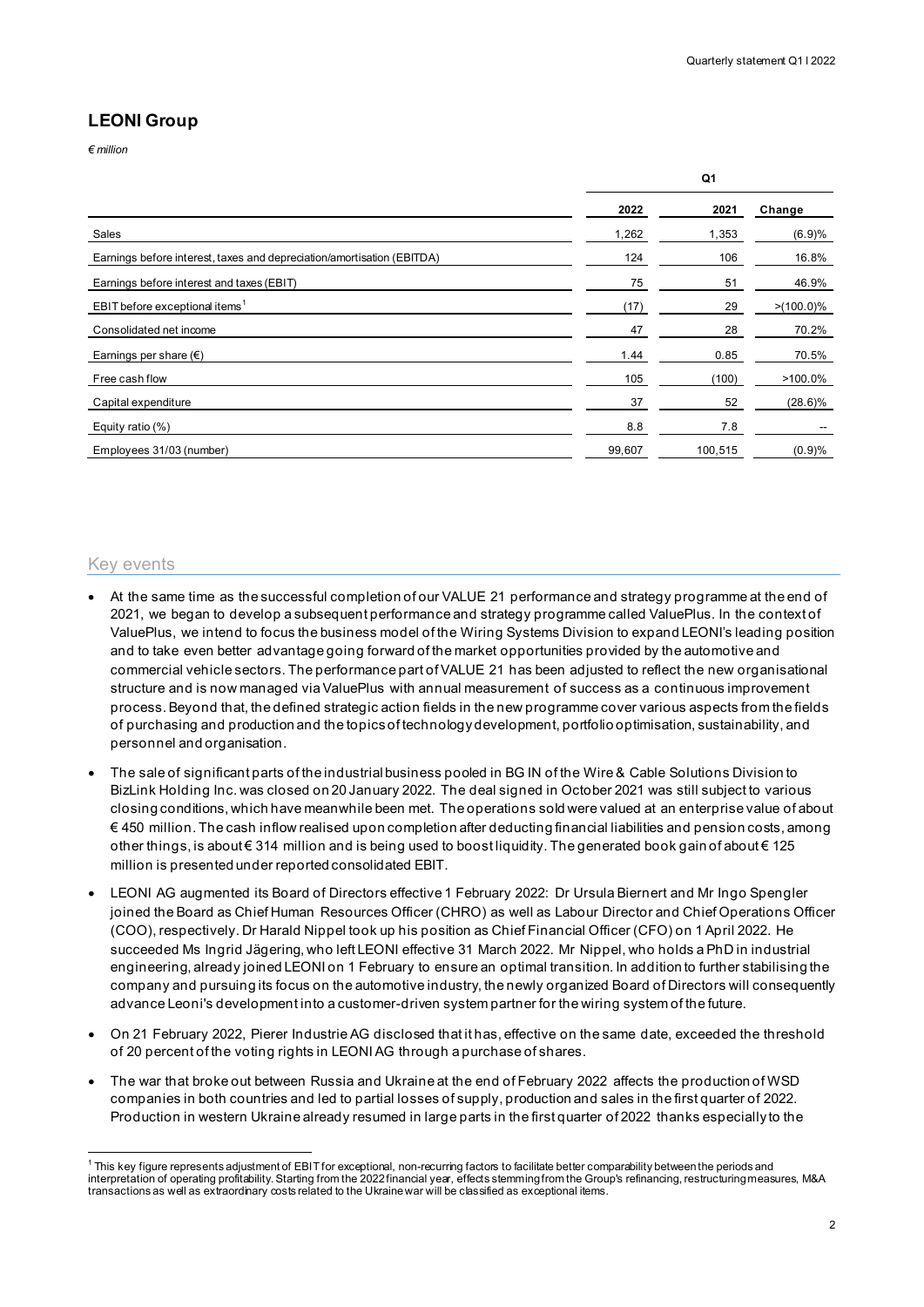extraordinary commitment of LEONI employees in the country. We also promptly began supporting duplication of capacities at other LEONI facilities. Exceptional costs amounting to € 20 million related to the war between Russia and Ukraine incurred up to March 2022 for which EBIT before exceptional items is adjusted.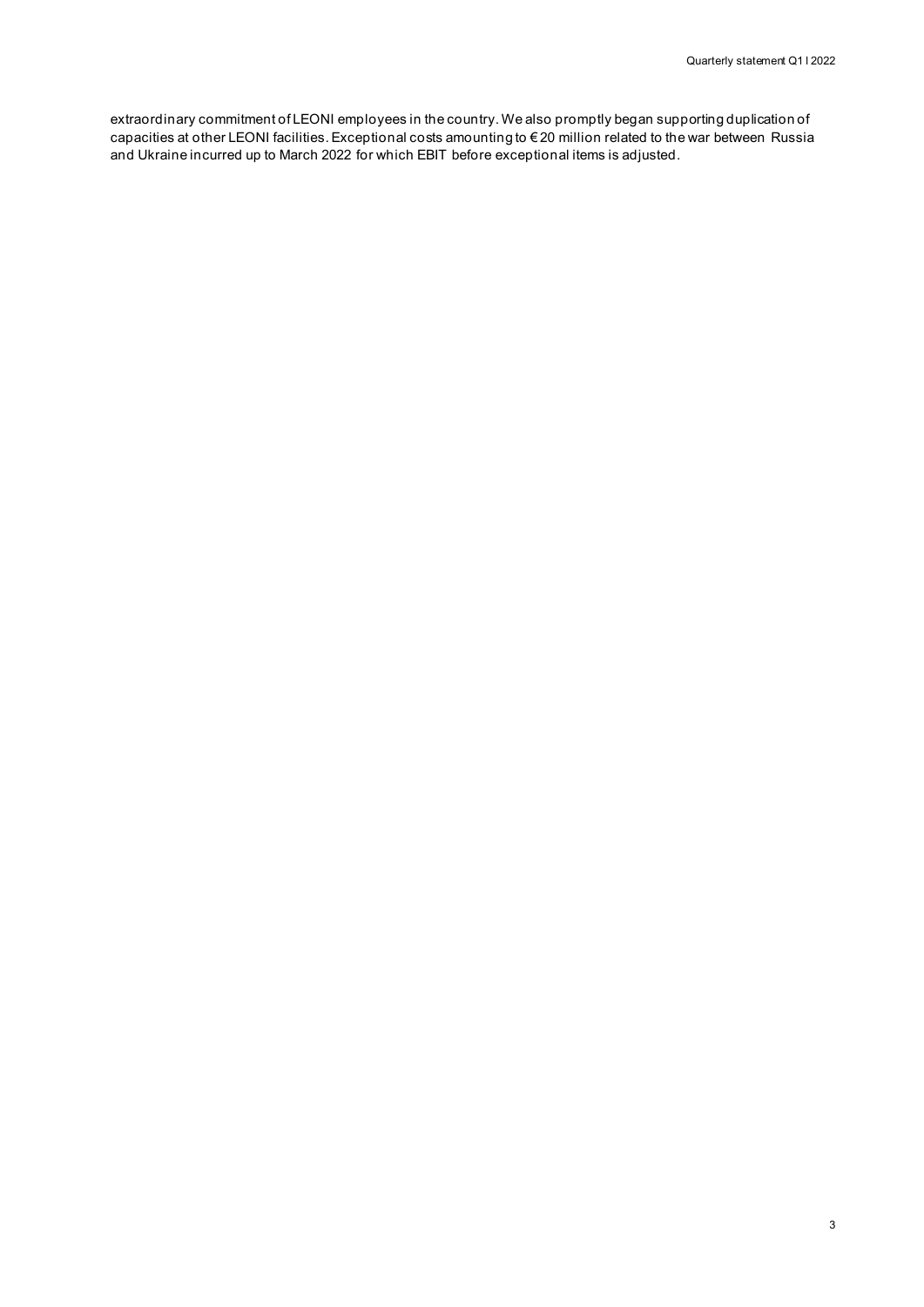#### Sales performance

#### **Group sales performance** *(€ million)*

| Ω1    |           |
|-------|-----------|
|       | %         |
| 1,353 |           |
| (43   | $(3.2)\%$ |
| (143  | (10.6)%   |
| 32    | 2.4%      |
| 63    | 4.6%      |
| 1,262 | 6.9)%     |
|       |           |

- Consolidated sales down 6.9 percent year on year in the first quarter; mainly due to disposal of the BG IN business; the increased price of copper as well as currency translation exerted a beneficial effect; an opposing influence continues to be the organic change due to the persisting bottlenecks in the supply of semiconductors as well as due to reduced output in Ukraine in the first quarter following the outbreak of war and indirect effects stemming from less call-offs from customers because of lacking supply from other component suppliers in Ukraine; in addition, started and completed closures and disposals of WCS companies negatively impacted sales
- Quarterly sales of the Wiring Systems Division (WSD) up 1.2 percent on the previous year and down 20.1 percent from the previous year's level in the Wire & Cable Solutions (WCS) segment
- Decreases in quarterly sales by 8.1 percent in EMEA, 4.2 percent in the Americas and by 2.9 percent in Asia

#### **Earnings**

**EBIT before exceptional items[1](#page-3-0)** *(€ million)*

|                                      | 2022 | 2021            |
|--------------------------------------|------|-----------------|
| <b>EBIT</b> before exceptional items | 17   | 29              |
| Mergers & Acquisitions               | 119  | $\overline{23}$ |
| Restructuring                        |      | 3               |
| Refinancing                          |      |                 |
| Exceptional costs related to the war |      |                 |
| in Ukraine                           | 20   |                 |
| FRIT                                 |      |                 |

- The EBIT level result in the first quarter came to a loss of € 17 million and was thus down significantly from the previous year; in addition to the pro-rated absence of the earnings contribution from BG IN, it was affected by major pressure on earnings in the first quarter due to increased material, logistics and energy costs, which could not yet be fully passed on to customers; furthermore loss of efficiency due to persisting volatility of call-offs because of disruptions in the global supply chains of customers – involving especially semiconductors
- Exceptional items in the first quarter principally comprised income from completing the sale of BG IN as well as expenses related to the planned shutdown of our facility in Brake, Germany; exceptional costs related to the war in Ukraine mainly involve impairment of production assets

<span id="page-3-0"></span><sup>1</sup> This key figure is EBIT adjusted for exceptional, non-recurring factors to allow better comparison between periods and interpretation of the operating profitability. Starting from the 2022 financial year, effects stemming from the Group's refinancing, restructuring measures, M&A transactions as well as extraordinary costs related to the Ukraine war will be classified as exceptional items.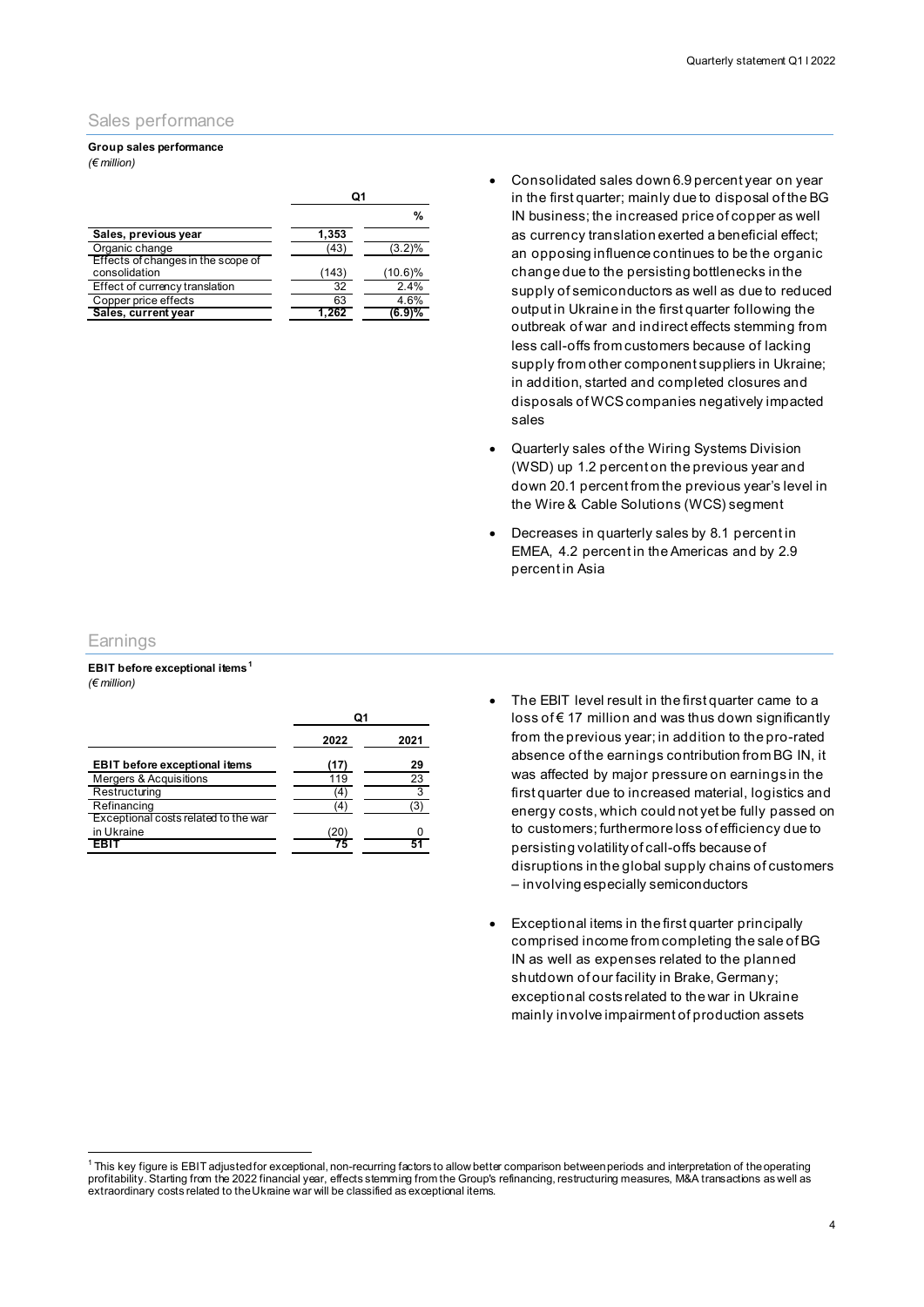#### Assets and financial position

#### **Group free cash flow**

*(€ million)*

|                                                  | 2022  | 2021 |
|--------------------------------------------------|-------|------|
| Cash flows from operating activities             | (130) | (63  |
| Cash flows from capital investment<br>activities | 235   | 131  |
| Free cash flow                                   | 105   | 100  |

- Positive free cash flow of  $\epsilon$  105 million in the first quarter (previous year: negative € 100 million), benefiting particularly from our sale of BG IN with a free cash flow effect of € 278 million
- Significant decrease in free cash flow provided by operating activities in the first quarter due primarily to lower earnings, more pronounced seasonal factors as well as increase in inventories related to the higher price of copper
- Cash flows from capital investment activities in the first quarter significantlyabove the previous year's level; marked primarily by the cash inflow provided by our sale of the BG IN unit; adjusted for this exceptional factor, cash flow from capital investment activities was at the previous year's level

#### **Group capital expenditure** *(€ million)*

|                                                                                                     | 2022 | 2021 |
|-----------------------------------------------------------------------------------------------------|------|------|
| Addition excl. rights of use (IFRS<br>16                                                            | 34   | 37   |
| Addition of rights of use (IFRS 16)                                                                 | з    | 15   |
| Capital expenditure (additions to<br>property, plant and equipment as<br>well as intangible assets) | 37   |      |

- Investments in property plant and equipment as well as intangible assets well below the previous year with a total of € 37 million, of which € 21 million (previous year: € 38 million) in the Wiring Systems Division and € 16 million (previous year: € 13 million) in the WCS Division
- Net financial liabilities<sup>[1](#page-4-0)</sup> in the amount of € 1,330 million per 31 March 2022 (31/12/2021: € 1,540 million); decrease versus 2021 yearend mainly because of the positive free cash flow due to the disposal of BG IN.
- LEONI Group's freely available liquidity<sup>[2](#page-4-1)</sup> amounted to  $\epsilon$  454 million at the end of the first quarter of 2022 (31/12/2021: € 412 million), of which € 268 million cash and € 189 million undrawn credit lines; guarantees amounting to € 57 million (31/12/2021: € 54 million) were already drawn upon as at the balance sheet date. The trend in freely available liquidity was influenced mainly by the free cash flow and on-time repayment of borrower's note loans.
- The risk mitigating measures to ensure medium-term liquidity have been applied as planned since 2020; the draft restructuring plan in line with the IDW S6 auditing standard assumes that LEONI will be fully financed with overwhelming probability provided refinancing is successful (see Combined Management Report 2021 for details).
- Unforeseeable developments, particularly in connection with the Covid-19 pandemic and the conditions changed by the pandemic and the war in Ukraine (semiconductor crisis, increased material, energy and transport prices), could lead to further falling short of our budget and medium-term planning. If such developments went far beyond the planning assumptions or other negative effects on liquidity simultaneously occur, they could present an existencethreatening liquidity risk as defined by Section 322 (2) sentence 3 of the German Commercial Code (HGB).

<span id="page-4-0"></span><sup>1</sup> Net financial liabilities including items contained in 'Assets / liabilities held for sale': € 3 million on 31/03/2022; € 106 million on 31/12/2021

<span id="page-4-1"></span><sup>&</sup>lt;sup>2</sup> Including items contained in 'Assets / liabilities held for sale'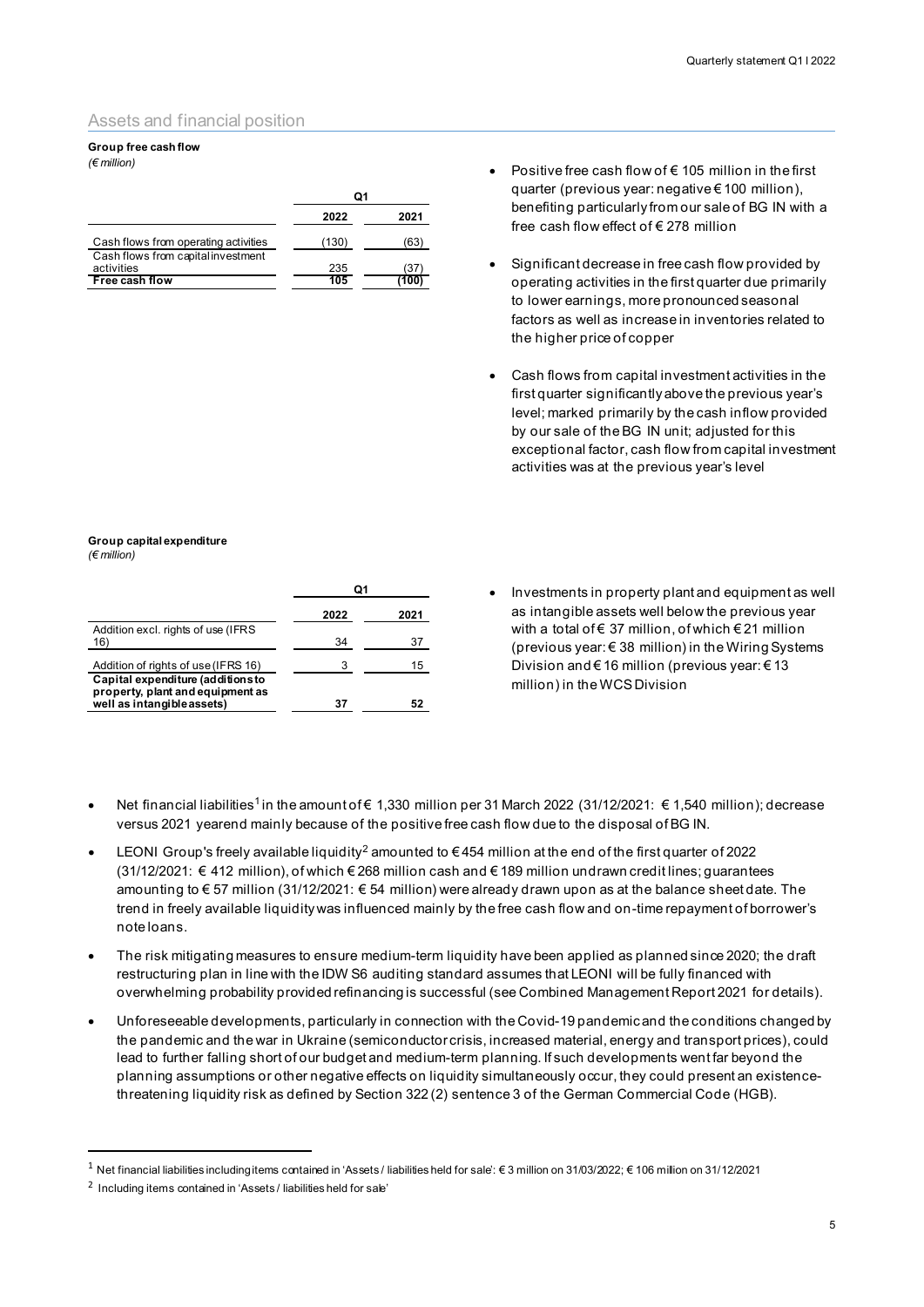- The (partial) WCS disposals are pertinent to ensured full financing and LEONI's ability to continue as a going concern. They can in addition counteract the imponderable risks stemming from the Covid-19 pandemic, the semiconductor crisis as well as the Ukraine war and reduce the liquidity risks if the agreed and planned deals are signed.The Board of Directors has, alongside the operational measures aimed at improving profitability and liquidity, initiated measures particularly with the (partial) disposals of WCS that have either been completed, already agreed or planned, which are intended to improve liquidity and establish the ability to refinance in the short and medium term. In the short term, the Board of Directors rates the prospects of the talks that have begun on a contractual solution with respect to refinancing being successful as overwhelmingly likely based on information currently available.
- Given the maturity of major loans, there will be a need to refinance by the end of 2022 at the latest. If LEONI does not reach a contractual solution together with its financial creditors within the next few months that extends these loan agreements that are due in the short term, there would be an existence-threatening financing risk to LEONI's ability to remain a going concern as defined by Section 322 (2) sentence 3 of the German Commercial Code (HGB).
- The Board of Directors rates the prospects of success of measures launched and planned, especially to overcome the fallout from the Covid-19 pandemic, the semiconductor crisis, the Ukraine war, the increased material, energy and transport costs, the transaction risks involving the (partial) WCS disposals and the refinancing risk at the end of 2022 based on information currently available and considering the uncertainty with respect to business performance stemming from the challenges described, LEONI's liquidity situation as well as continuation of its business activity, as given with overwhelming probability.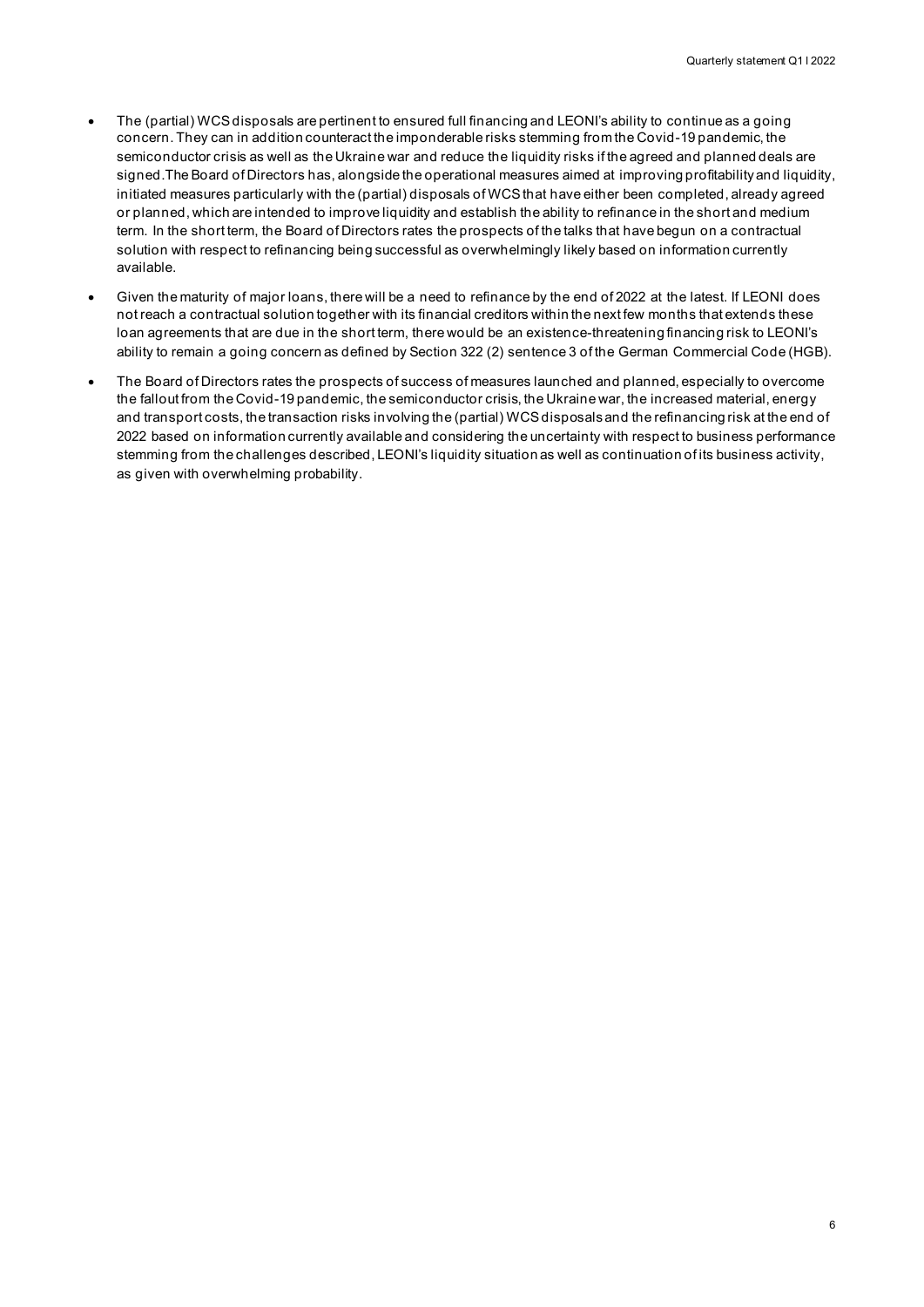#### **Wiring Systems Division (WSD)**

#### Sales performance

#### **WSD sales performance** *(€ million)*

| .                                     | Ο1  |        |
|---------------------------------------|-----|--------|
|                                       |     | %      |
| Sales, previous year                  | 845 |        |
| Organic change                        | 12  | (1.4)% |
| <b>Effect of currency translation</b> |     |        |
| Copper price effects                  |     | 0.5%   |
| Sales, current year                   | 856 | 1.2%   |

- First-quarter sales up slightly on the previous year's level despite the drain from negative organic growth because of disruptions in global supply chains among customers – involving especially semiconductors – as well as reduced output in Ukraine after the outbreak of war in the first quarter of 2022
- Year-on-year, first-quarter sales increases in all regions: by 4.8 percent in the Americas, by 0.8 percent in EMEA and by 0.5 percent in Asia

#### **Earnings**

#### **WSD EBIT before exceptional items** *(€ million)*

|                                      | Q1   |      |
|--------------------------------------|------|------|
|                                      | 2022 | 2021 |
| <b>EBIT before exceptional items</b> | (42) | (13  |
| <b>Mergers &amp; Acquisitions</b>    |      |      |
| Restructuring                        | 6    |      |
| Refinancing                          | ΄3   |      |
| Exceptional costs related to the war |      |      |
| in Ukraine                           | (20  |      |
| <b>EBIT</b>                          | 73   | 18   |

- Significant drop in EBIT before exceptional items in the first quarter; in operational terms, major pressure on earnings due to increased material, logistics and energy costs, which could not yet fully be passed on to customers; furthermore, loss of efficiency due to persisting volatility of call-offs due to disruptions in the global supply chains of customers – involving especially semiconductors
- Major exceptional items of the first quarter include expenses related to the planned shutdown of our facility in Brake, Germany as well as pro-rated costs of refinancing the Group; exceptional costs related to the war in Ukraine mainly involve impairment of production assets

#### Key events WSD

- Order intake with a projected volume of € 0.4 billion in the first quarter (previous year: € 0.2 billion); expected project volume of € 21.3 billion covering the entire term of the projects as of 31 March 2022 (31/12/2021: € 21.0 billion), of which € 6.7 billion (31/12/2021: € 5.8 billion) are related to e-mobility projects
- Continuing disruptions in the global supply chains among customers involving especially semiconductors and corresponding challenges for production
- Increased prices of purchased materials and logistics costs (due to the war in Ukraine, among other factors) as a mounting challenge
- Gradual resumption of production in Ukraine and corresponding supply to customers despite the war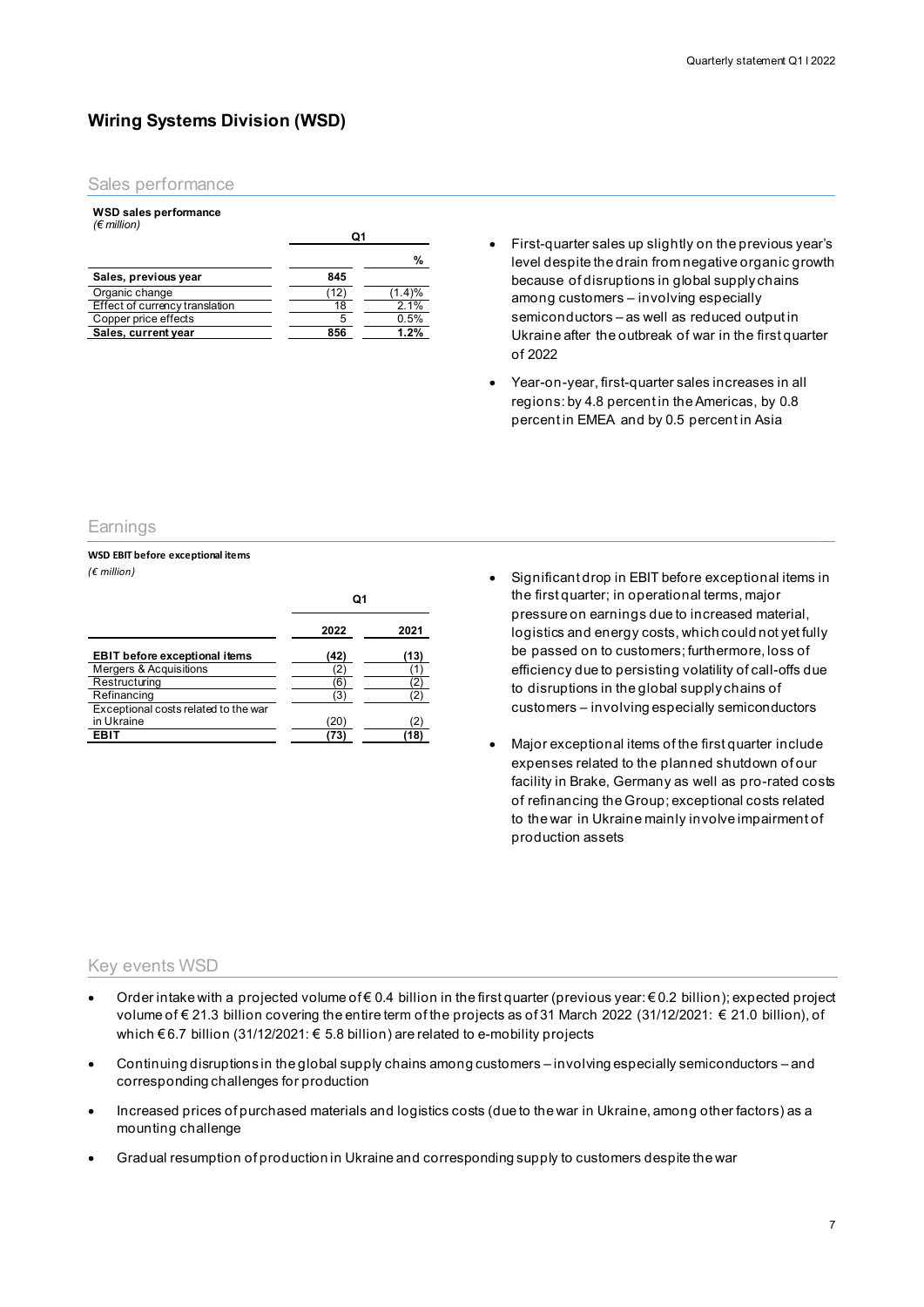#### **Wire & Cable Solutions Division (WCS)**

#### Sales performance

#### **WCS sales performance**

| $(\epsilon$ million)                     | Ο1    |         |
|------------------------------------------|-------|---------|
|                                          |       | %       |
| Sales, previous year                     | 508   |         |
| Organic change                           | (31   | (6.1)%  |
| Changes in the scope of<br>consolidation | (143) | (28.2)% |
| Effect of currency translation           | 14    | 2.8%    |
| Copper price effects                     | 58    | 11.5%   |
| Sales, current year                      | 406   | (20.1)% |

- Significant sales decrease of 20.1 percent versus the same quarter of previous year; driven mainly by disposal of BG IN, LEONI Switzerland and Kerpen Datacom as well as negative organic growth because of persisting bottlenecks in the supply of semiconductors in the automotive sector; the shutdowns begun and completed of WCS companies exerting an additional negative effect on sales; opposing benefit of increased price of copper and currency translation
- Year-on-year decrease in quarterly sales in all regions; related to the companies sold: by 28.0 percent in EMEA, by 12.3 percent in the Americas and by 5.6 percent in Asia

#### **Earnings**

#### **WCS EBIT before exceptional items**  *(€ million)*

|                                      | u    |      |
|--------------------------------------|------|------|
|                                      | 2022 | 2021 |
| <b>EBIT before exceptional items</b> | 23   |      |
| Mergers & Acquisitions               | 122  | 23   |
| Restructuring                        |      |      |
| Refinancing                          |      |      |
| FRIT                                 | 146  |      |

 $\mathbf{a}$ 

- EBIT before exceptional items significantly lower in the first quarter; in addition to the pro-rated absence of the earnings contribution from BG IN, this was because of major pressure on income due to increased material, logistics and energy costs, which could not yet be passed on to customers, as well as absent earnings contributions from the units sold
- Key exceptional factors in the first quarter: income from having closed the sale of BG IN in 2022 as well as of LEONI Switzerland in the previous year

#### Key events WCS

- Order intake of € 426 million in the first quarter (previous year: € 569 million); the units sold accounted for € 240 million in the previous year; book-to-bill ratio of ongoing operations above 1
- Key parts of the industrial business pooled in Business Group Industrial Solutions (BG IN) sold at the beginning of the year
- Prepared carve-outs for units to be sold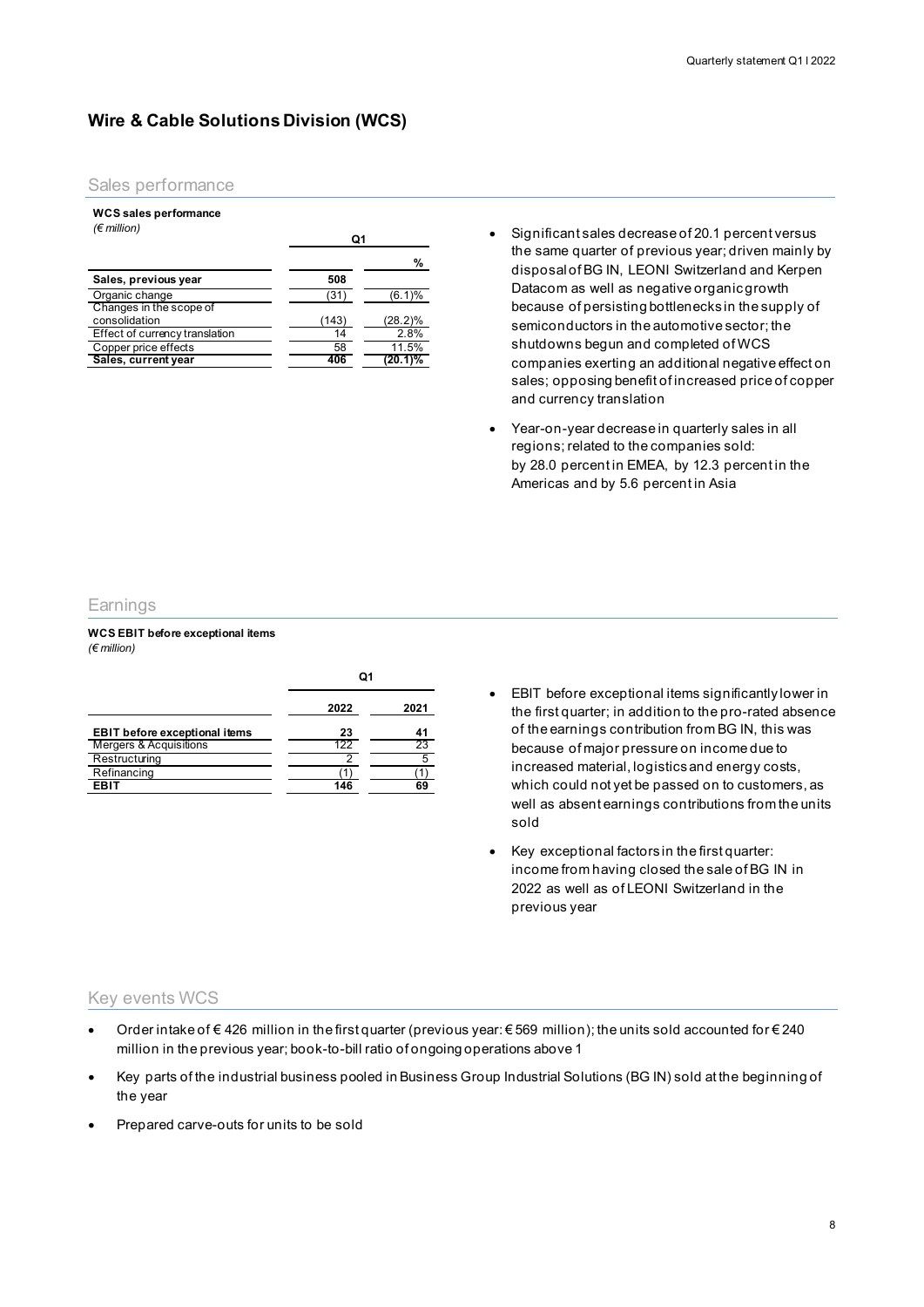#### **Supplementary report**

- In the fourth quarter of 2021, the sale of the LEONI Fiber Optics companies and of j-plasma GmbH was agreed in the context of a management buy-out to Weinert Industries AG. The transaction was completed in April 2022.
- Thanks to rapid resumption of production in western Ukraine following outbreak of war as well as supporting duplication of capacities at other LEONI facilities, the output of WSD companies in Ukraine is meanwhile approaching pre-war levels.
- Beyond this, no events of special significance and with material impact on the LEONI Group's asset, financial and earnings situation occurred after close of the reporting period and until this statement was released.

#### **Outlook**

- Generally speaking, the Board of Directors expects that the LEONI Group will once again be operating in a highly volatile environment in 2022 because of the persisting supply crisis involving semiconductors and other materials, stronger inflationary tendencies as well as the still major uncertainties with respect, among other factors, to the war in Ukraine as well as Covid-19-related bottlenecks in global supply chains. Copper prices remaining consistently high is another premise.
- As an underlying macroeconomic condition, the war between Russia and Ukraine that broke out at the end of February 2022 presents an exceptionally high degree of uncertainty with respect to future business performance, which is why especially the financial effects on the 2022 financial year cannot be reliably quantified. In particular, the war between Russia and Ukraine can continue to result in losses of supply, output and sales and affects LEONI with the production operations of its WSD companies in both countries. There is the risk of higher costs, loss of assets due to destruction and impairments because of sanctions or concerning international payments. This could adversely affect our financial, asset and earnings situation. The actual impact depends crucially on the further development of the Ukraine war, which the Board of Directors is monitoring continuously to nevertheless keep the started restructuring process successfully on track. We refer to our Annual Report 2021 for further explanations.
- The ability to forecast remains substantially compromised. Our forecast issued on 14 March 2022 remains unchanged.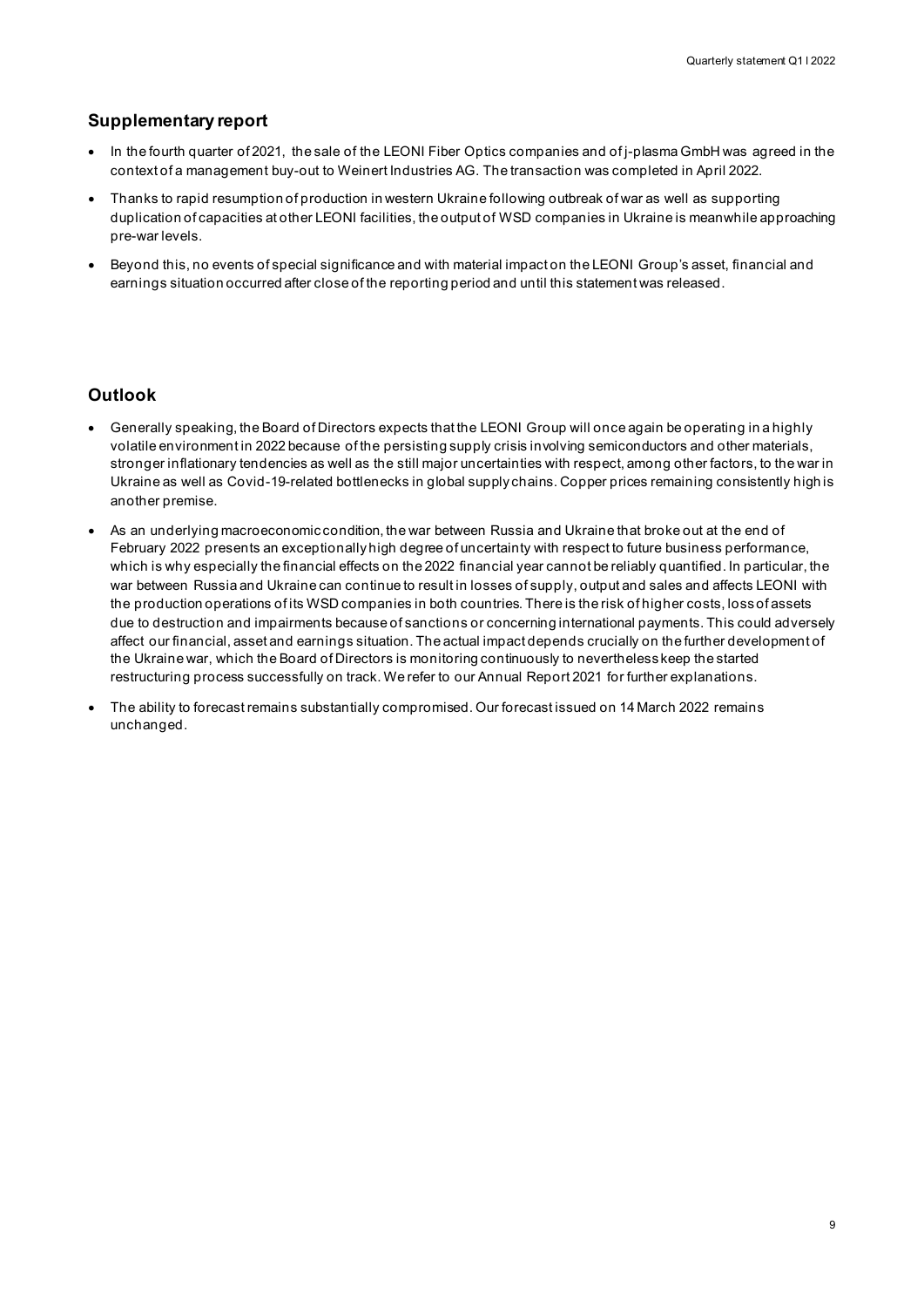#### **Notes regarding forward-looking statements**

This quarterly statement contains forward-looking statements that are based on management's current assumptions and estimates concerning future trends. Such statements are subject to risk and uncertainty that LEONI cannot control or precisely assess. Should imponderables occur or assumptions on which these statements are based prove to be incorrect, actual results could deviate considerably from those described in these statements. LEONI assumes no obligation to update forward-looking statements to adjust them to events following publication of this quarterly statement.

Due to rounding, it may be that some figures in this and other documents do not add up precisely to the stated total and that presented percentages do not precisely reflect the absolute figures to which they refer.

Financial publications are available on our website at www.leoni.com.

This quarterly statement is published in German and English. In case of doubt or conflict, the German language version will prevail.

#### **Financial calendar**

| Annual General Meeting 2022                         | 24 May 2022      |
|-----------------------------------------------------|------------------|
| Interim Report for the 1 <sup>st</sup> half of 2022 | 10 August 2022   |
| Quarterly statement, 3rd quarter 2022               | 16 November 2022 |

#### **Contact**

| <b>Investor Relations</b> |                  |                  |
|---------------------------|------------------|------------------|
| Rolf Becker               | +49 911 2023-134 | invest@leoni.com |
| <b>Media Relations</b>    |                  |                  |
| Gregor le Claire          | +49 911 2023-226 | presse@leoni.com |

**LEONI AG •** Marienstraße 7 • 90402 Nürnberg

#### [www.leoni.com](http://www.leoni.com/)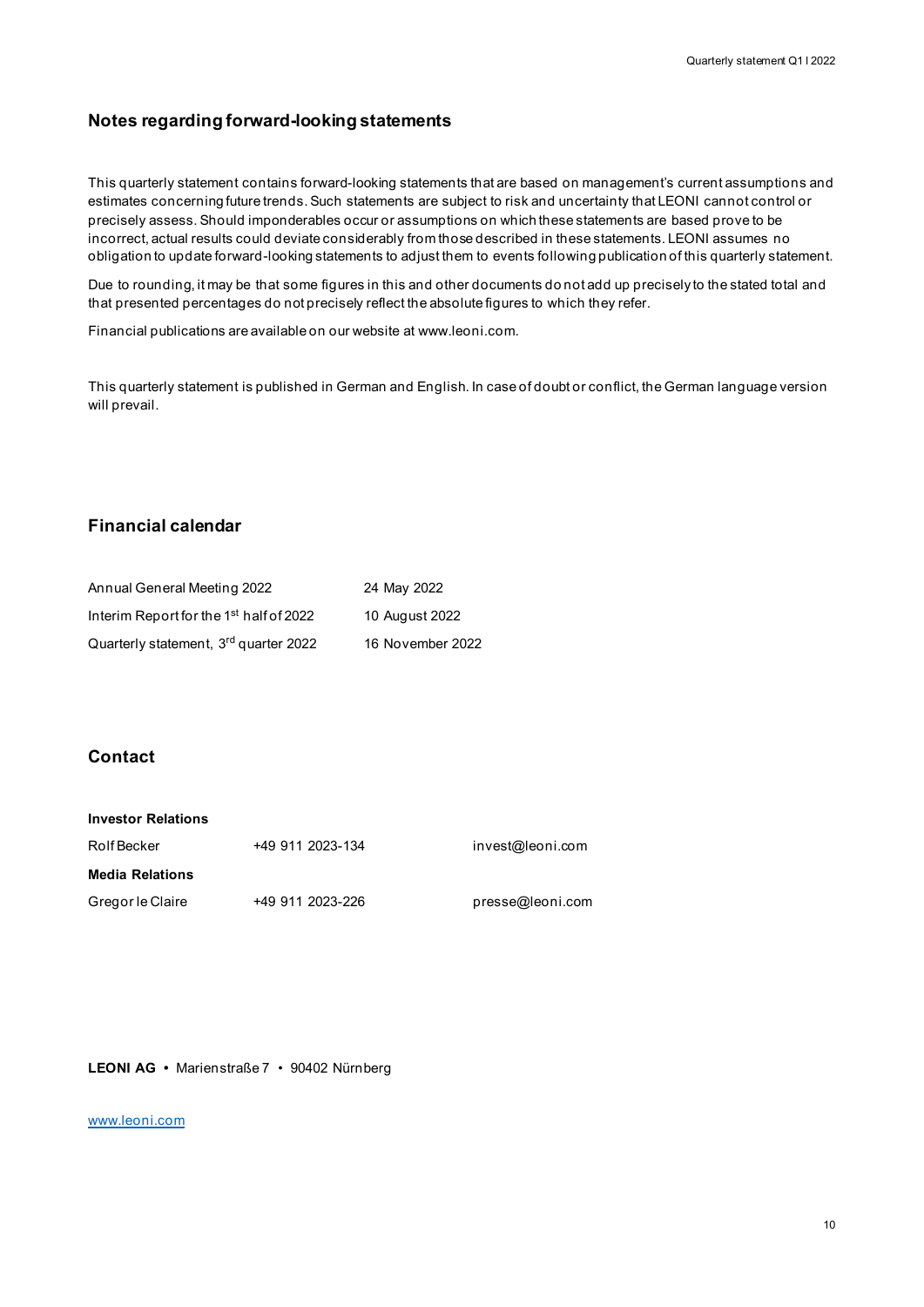

# **Key financial information**

for the first quarter of the 2022 financial year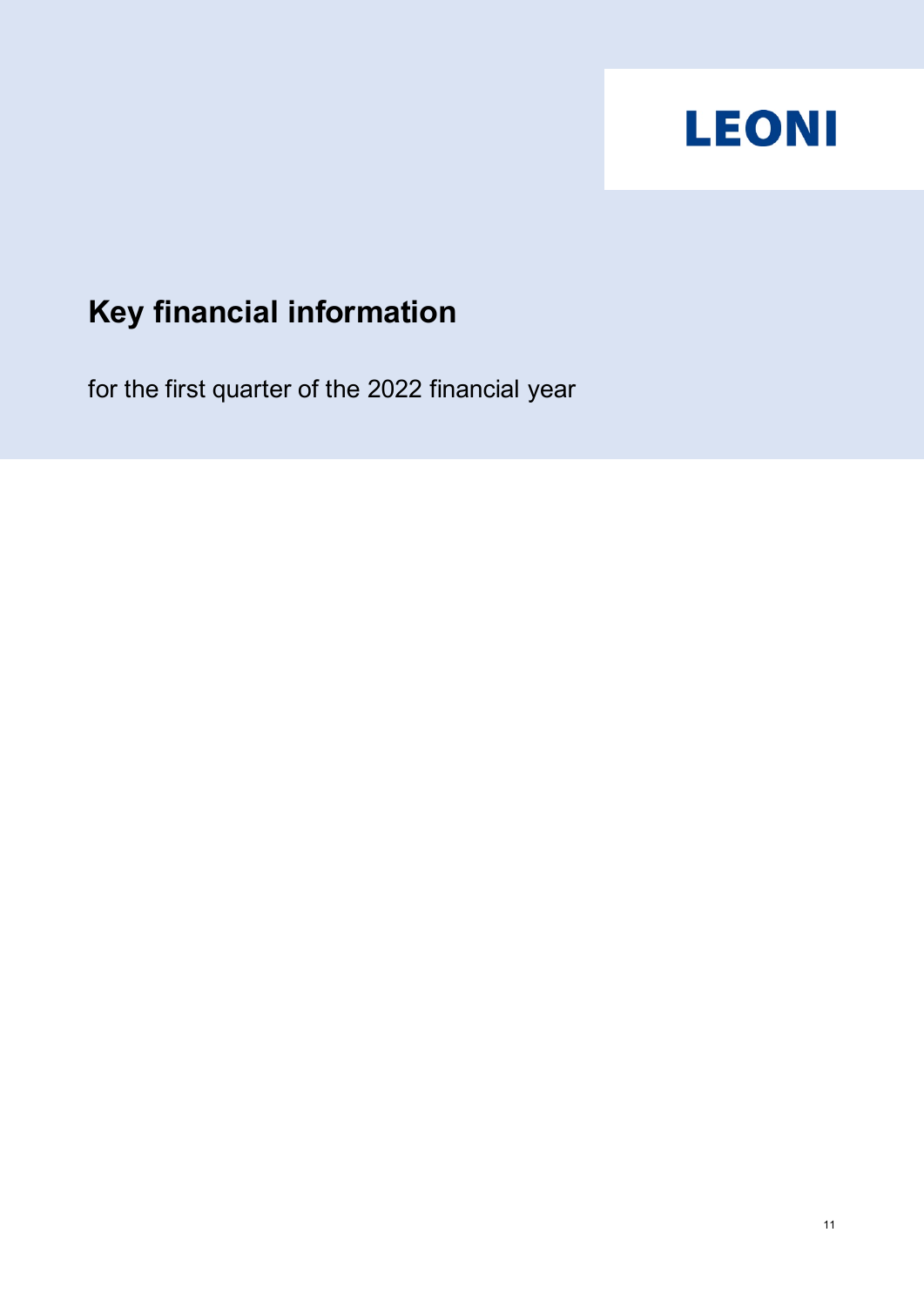#### **Consolidated income statement**

*€ '000, except information on shares*

|                                                        |               | Q1            |  |
|--------------------------------------------------------|---------------|---------------|--|
|                                                        | 2022          | 2021          |  |
| Sales                                                  | 1,261,661     | 1,353,063     |  |
| Cost of sales                                          | (1, 147, 342) | (1, 152, 478) |  |
| Gross profit on sales                                  | 114,319       | 200,585       |  |
| Selling expenses                                       | (51, 306)     | (67, 270)     |  |
| General and administration expenses                    | (85, 223)     | (76, 981)     |  |
| Research and development expenses                      | (37, 675)     | (35, 113)     |  |
| Other operating income                                 | 132,442       | 34,437        |  |
| Other operating expenses                               | (1, 138)      | (14, 410)     |  |
| Result from associated companies                       |               |               |  |
| and joint ventures                                     | 3,323         | 9,624         |  |
| <b>EBIT</b>                                            | 74,742        | 50,872        |  |
| Finance<br>revenue                                     | 604           | 1,293         |  |
| Finance costs                                          | (17, 451)     | (16, 276)     |  |
| Other income / expenses relating to equity investments | $\pmb{0}$     | 105           |  |
| Income before taxes                                    | 57,895        | 35,994        |  |
| Income taxes                                           | (10, 615)     | (8, 210)      |  |
| Consolidated net income                                | 47,280        | 27,784        |  |
|                                                        |               |               |  |
| holders of equity in the parent company<br>due to:     | 47,121        | 27,629        |  |
| non-controlling interests                              | 159           | 155           |  |
|                                                        |               |               |  |
| Earnings per share in $\epsilon$ (basic and diluted)   | 1.44          | 0.85          |  |
| Weighted average no. of shares outstanding             |               |               |  |
| (basic and diluted)                                    | 32,669,000    | 32,669,000    |  |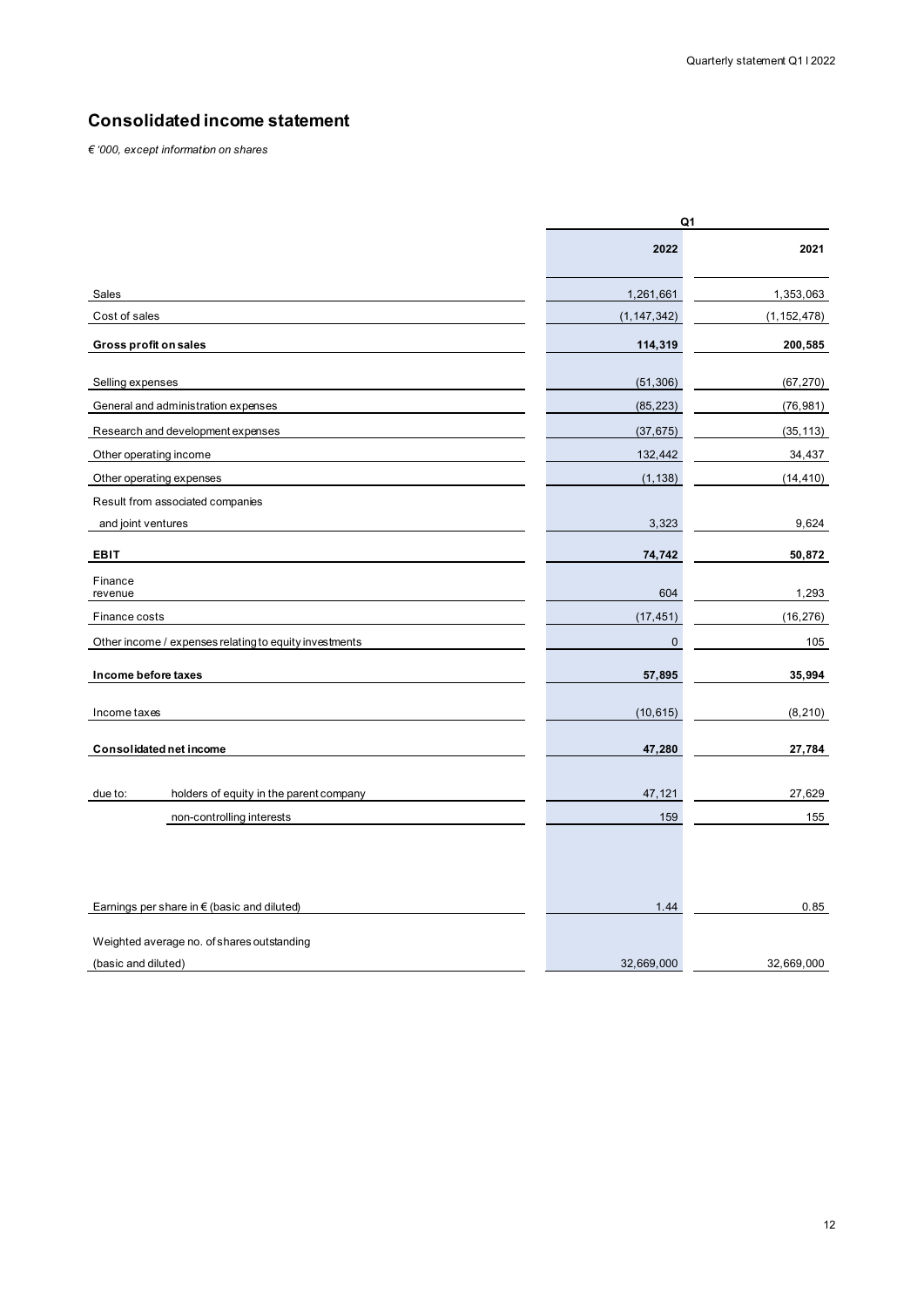# **Consolidated statement of comprehensive income**

*(€ '000)*

|                                                                                                      | Q1       |           |  |  |  |  |
|------------------------------------------------------------------------------------------------------|----------|-----------|--|--|--|--|
|                                                                                                      | 2022     | 2021      |  |  |  |  |
| Consolidated net income                                                                              | 47,280   | 27,784    |  |  |  |  |
| Other comprehensive income                                                                           |          |           |  |  |  |  |
| Items that cannot be reclassified to the income statement:                                           |          |           |  |  |  |  |
|                                                                                                      |          |           |  |  |  |  |
| Actuarial gains or losses on defined benefit plans                                                   | 19,316   | 22,150    |  |  |  |  |
| Income taxes applying to items of other comprehensive income<br>that are not reclassified            | 137      | (595)     |  |  |  |  |
| Items that can be reclassified to the income statement:                                              |          |           |  |  |  |  |
| Cumulative translation adjustments                                                                   |          |           |  |  |  |  |
| Gains / losses arising during the period                                                             | 1,154    | 3,542     |  |  |  |  |
| Less reclassification adjustments included in the income<br>statement                                | (9,000)  | (36, 358) |  |  |  |  |
| Total cumulative translation adjustments                                                             | (7, 846) | (32, 816) |  |  |  |  |
|                                                                                                      |          |           |  |  |  |  |
|                                                                                                      |          |           |  |  |  |  |
| Cash flow hedges                                                                                     |          |           |  |  |  |  |
| Gains / losses arising during the period<br>Less reclassification adjustments included in the income | 5,002    | (1, 155)  |  |  |  |  |
| statement                                                                                            | (1,077)  | (1, 566)  |  |  |  |  |
| Total cash flow hedges                                                                               | 3,925    | (2, 721)  |  |  |  |  |
|                                                                                                      |          |           |  |  |  |  |
| Parts of the items that can be reclassified to the income                                            |          |           |  |  |  |  |
| statement, which pertain to associates and joint ventures                                            | 638      | 1,697     |  |  |  |  |
|                                                                                                      |          |           |  |  |  |  |
| Income taxes applying to items of other comprehensive income<br>that are reclassified                | (1, 565) | 725       |  |  |  |  |
|                                                                                                      |          |           |  |  |  |  |
| Other comprehensive income (after taxes)                                                             | 14,605   | (11, 560) |  |  |  |  |
|                                                                                                      |          |           |  |  |  |  |
| Total comprehensive income                                                                           | 61,885   | 16,224    |  |  |  |  |
|                                                                                                      |          |           |  |  |  |  |
|                                                                                                      |          |           |  |  |  |  |
| holders of equity in the parent company<br>due to:                                                   | 61,726   | 16,071    |  |  |  |  |
| non-controlling interests                                                                            | 159      | 153       |  |  |  |  |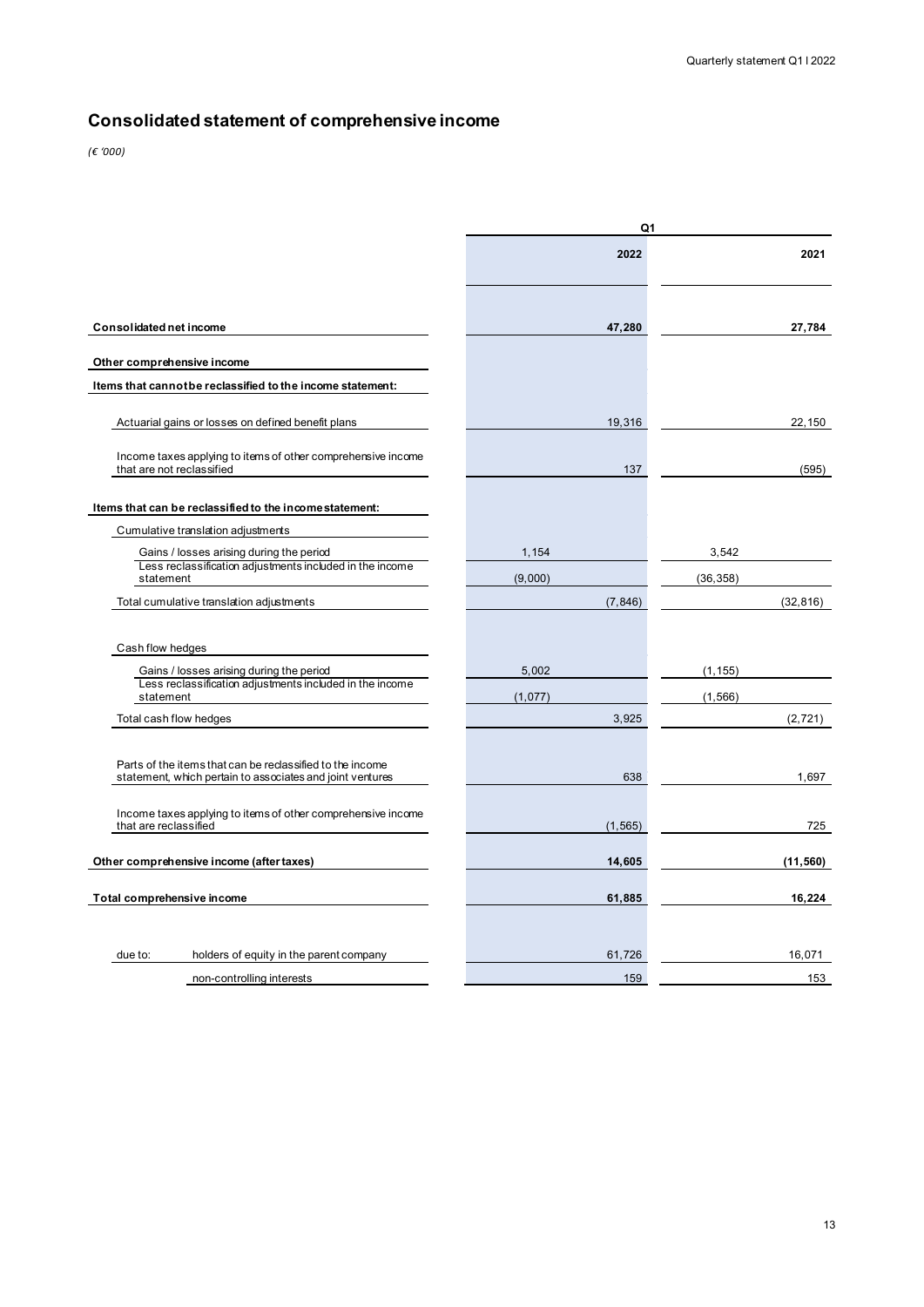# **Consolidated statement of financial position**

*(€ '000)*

| <b>ASSETS</b>                                                                  | 31/03/2022 | 31/12/2021 | 31/03/2021 |
|--------------------------------------------------------------------------------|------------|------------|------------|
| Cash and cash equivalents                                                      | 265,793    | 164,635    | 180,084    |
| Trade accounts receivable                                                      | 439,623    | 392,718    | 607,782    |
| Other current financial assets                                                 | 76,603     | 91,073     | 67,759     |
| Other current assets                                                           | 161,762    | 133,757    | 179,629    |
| Receivables from income taxes                                                  | 12,058     | 15,458     | 6,671      |
| Inventorie<br>s                                                                | 559,937    | 470,015    | 585,872    |
| Contract assets                                                                | 141,811    | 111,636    | 113,851    |
| Assets held for sale                                                           | 33,055     | 415,043    | 5,390      |
| <b>Total currentassets</b>                                                     | 1,690,642  | 1,794,335  | 1,747,038  |
| Property, plant and equipment                                                  | 1,243,555  | 1,271,416  | 1,385,357  |
| Intangible assets                                                              | 37,664     | 38,147     | 54,594     |
| Goodwill                                                                       | 68,676     | 68,722     | 128,939    |
| Shares in associated companies<br>and joint ventures                           | 57,573     | 53,416     | 61,667     |
| Contract assets                                                                | 70,505     | 69,485     | 80,665     |
| Other non-current financial assets                                             | 13,569     | 13,595     | 8,331      |
| Deferred taxes                                                                 | 55,266     | 54,515     | 75,749     |
| Other non-current assets                                                       | 80,136     | 85,479     | 87,861     |
| <b>Total non-current assets</b>                                                | 1,626,944  | 1,654,775  | 1,883,163  |
| <b>Total ASSETS</b>                                                            | 3,317,586  | 3,449,110  | 3,630,201  |
| <b>EQUITY AND</b><br><b>LIABILITIES</b>                                        | 31/03/2022 | 31/12/2021 | 31/03/2021 |
| Current financial debts and current proportion of long-term financial<br>debts | 531,602    | 579,679    | 98,393     |
| Trade accounts payable                                                         | 857,988    | 739,919    | 889,868    |
| <b>Current financial liabilities</b>                                           | 33,486     | 67,934     | 61,335     |
| Income taxes payable                                                           | 22,100     | 24,691     | 21,862     |
| Other current liabilities                                                      | 217,646    | 207,498    | 239,091    |
| Provisions                                                                     | 61,948     | 67,326     | 75,088     |
| Liabilities held for sale                                                      | 16,160     | 260,761    | 3,724      |
| <b>Total currentliabilities</b>                                                | 1,740,930  | 1,947,808  | 1,389,361  |
| Long-term financial debts                                                      | 1,061,220  | 1,018,837  | 1,611,837  |
| Long-term financial liabilities                                                | 8,743      | 9,396      | 17,422     |
| Other non-current liabilities                                                  | 15,844     | 15,774     | 14,441     |
| Pension provisions                                                             | 102,278    | 123,223    | 167,290    |
| Other provisions                                                               | 74,462     | 76,305     | 119,178    |
| Deferred taxes                                                                 | 22,812     | 28,355     | 28,483     |
| Total non-currentliabilities                                                   | 1,285,359  | 1,271,890  | 1,958,651  |
| Share capital                                                                  | 32,669     | 32,669     | 32,669     |
| Additional paid-in capital                                                     | 290,887    | 290,887    | 290,887    |
| Retained earnings                                                              | 41,691     | (5, 430)   | 69,921     |
| Accumulated other comprehensive income<br>Holders of equity in                 | (75, 545)  | (90, 150)  | (112, 973) |
| the parent company                                                             | 289,702    | 227,976    | 280,504    |
| Non-controlling interests                                                      | 1,594      | 1,436      | 1,685      |
| <b>Total equity</b>                                                            | 291,297    | 229,412    | 282,189    |
| <b>Total EQUITY and LIABILITIES</b>                                            | 3,317,586  | 3,449,110  | 3,630,201  |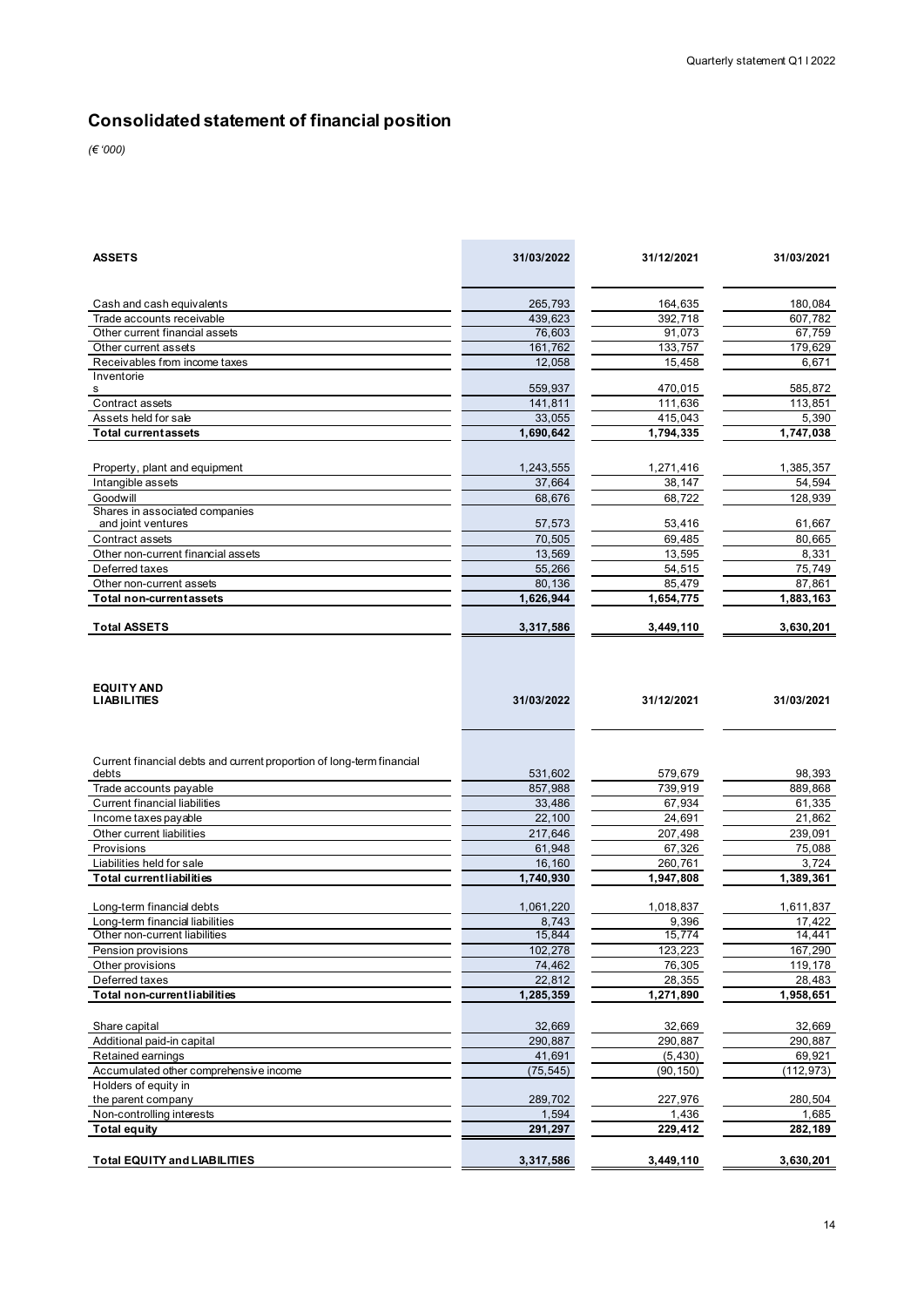### **Consolidated statement of cash flows**

*(€ '000)*

|                                                                                                     | Q1           |              |  |
|-----------------------------------------------------------------------------------------------------|--------------|--------------|--|
|                                                                                                     | 2022         | 2021         |  |
| Consolidated net income                                                                             | 47,280       | 27,784       |  |
| Adjustments to reconcile cash provided by operating activities:                                     |              |              |  |
| Income taxes                                                                                        | 10,615       | 8,210        |  |
| Net interest                                                                                        | 15,770       | 16.108       |  |
| Dividend income                                                                                     | $\mathbf{0}$ | (105)        |  |
| Depreciation and amortisation                                                                       | 48,960       | 55,027       |  |
| Impairment of non-current assets and of assets held for sale                                        | 8,771        | 7,389        |  |
| Non-cash result relating to associates and joint ventures                                           | (3, 323)     | (9,624)      |  |
| Result of asset disposals                                                                           | (2, 911)     | 177          |  |
| Effect of deconsolidation                                                                           | (125, 159)   | (31, 615)    |  |
| Change in operating assets and liabilities                                                          |              |              |  |
| Change in receivables and other financial assets                                                    | (50, 755)    | (113, 731)   |  |
| Change in inventories                                                                               | (94, 700)    | (95, 622)    |  |
| Change in other assets                                                                              | (50, 736)    | (17, 537)    |  |
| Change in restructuring provisions                                                                  | 498          | (12, 885)    |  |
| Change in other provisions                                                                          | (9, 279)     | (2, 148)     |  |
| Change in liabilities                                                                               | 90,224       | 106,359      |  |
| Income taxes paid                                                                                   | (14, 856)    | (694)        |  |
| Dividends received                                                                                  | $\mathbf{0}$ | 105          |  |
| Cash flows from operating activities                                                                | (129,601)    | (62, 802)    |  |
|                                                                                                     |              |              |  |
| Capital expenditure on intangible assets                                                            | (5,935)      | (3, 202)     |  |
| Capital expenditure on property, plant and equipment                                                | (41, 281)    | (41, 461)    |  |
| Capital expenditure on other financial assets                                                       | $\mathbf{0}$ | 0            |  |
| Cash receipts from disposals of intangible assets                                                   | $\mathbf 0$  | 20           |  |
| Cash receipts from disposals of tangible assets                                                     | 4,094        | 362          |  |
| Cash receipts from disposals of other financial assets                                              | 1            | $\mathbf{1}$ |  |
| Income from the disposal of a business operation / subsidiaries less cash and cash equivalents paid | 278,041      | 7,097        |  |
| of which: disposal proceeds € 313,996 k (previous year: €                                           |              |              |  |
| 14,738 k)<br>disposed cash and cash equivalents € 35,955 k                                          |              |              |  |
| (previous year: €7,641k)                                                                            |              |              |  |
| Cash flows from capital investment activities                                                       | 234,920      | (37, 183)    |  |
| Cash receipts from acceptance of financial debts                                                    | 71,007       | 121,359      |  |
| Cash repayments of financial debts                                                                  | (65, 664)    | (22, 471)    |  |
| Interest paid                                                                                       | (15.346)     | (12.797)     |  |
| Interest received                                                                                   | 234          | 114          |  |
| Cash flows from financing activities                                                                | (9,769)      | 86,205       |  |
|                                                                                                     |              |              |  |
| Change in cash and cash equivalents                                                                 | 95,550       | (13, 780)    |  |
| Currency adjustment                                                                                 | 967          | 2,971        |  |
| Cash and cash equivalents at beginning of period                                                    | 171,912      | 190,893      |  |
| of which carried on the balance sheet under the item 'Assets<br>held for sale                       | 7,277        | 8,453        |  |
| of which carried on the balance sheet under the item 'Cash and<br>cash equivalents'                 | 164,635      | 182,440      |  |
| Cash and cash equivalents at end of period                                                          | 268,429      | 180,084      |  |
| of which carried on the balance sheet under the item 'Assets<br>held for sale'                      | 2,636        | 0            |  |
| of which carried on the balance sheet under the item 'Cash and                                      |              |              |  |
| cash equivalents'                                                                                   | 265,793      | 180,084      |  |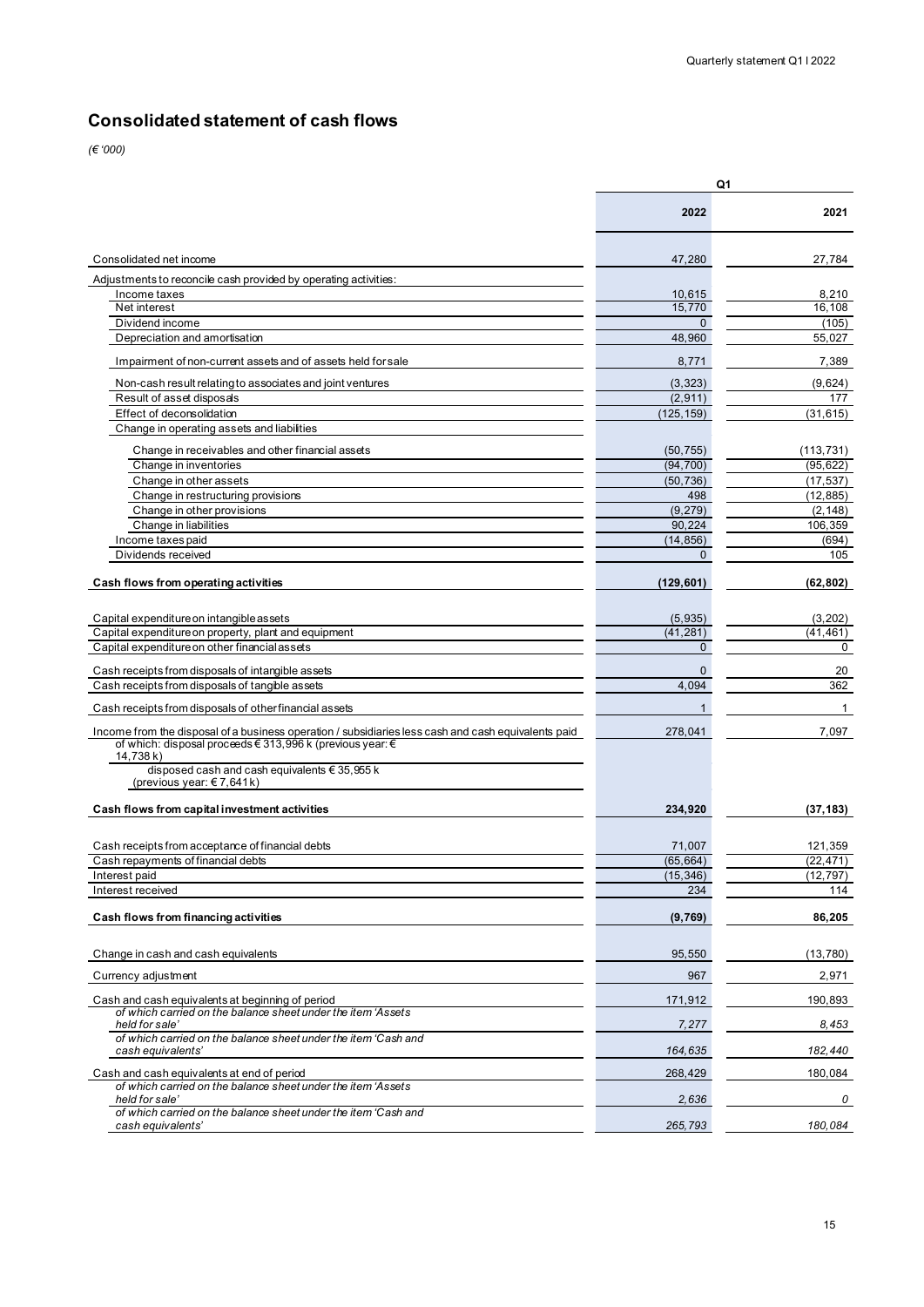# **Consolidated statement of changes in equity**

*(€ '000)*

**COL** 

|                               |                  | Accumulated other comprehensive income |                      |                                          |                        |                               |                                               |                              |           |
|-------------------------------|------------------|----------------------------------------|----------------------|------------------------------------------|------------------------|-------------------------------|-----------------------------------------------|------------------------------|-----------|
|                               | Share<br>capital | Addition<br>al<br>paid-in<br>capital   | Retained<br>earnings | Cumulative<br>translation<br>adjustments | Cash<br>flow<br>hedges | Actuarial gains<br>and losses | Equity<br>holders of<br>the parent<br>company | Non-controlling<br>interests | Total     |
| 1 January 2021                | 32,669           | 290,887                                | 42,292               | 46,955                                   | 3,014                  | (151, 384)                    | 264,433                                       | 1,532                        | 265,965   |
| Consolidated net<br>income    |                  |                                        | 27,629               |                                          |                        |                               | 27,629                                        | 155                          | 27,784    |
| Other comprehensive<br>income |                  |                                        |                      | (31, 117)                                | (1,996)                | 21,555                        | (11, 558)                                     | (2)                          | (11, 560) |
| Total comprehensive<br>income |                  |                                        |                      |                                          |                        |                               | 16,071                                        | 153                          | 16,224    |
| 31 March 2021                 | 32,669           | 290.887                                | 69,921               | 15,838                                   | 1,018                  | (129, 829)                    | 280,504                                       | 1,685                        | 282,189   |

| 1 January 2022                | 32,669 | 290.887 | (5, 430) | 29,718   | (763) | (119, 105) | 227,976 | 1.436 | 229,412 |
|-------------------------------|--------|---------|----------|----------|-------|------------|---------|-------|---------|
| Consolidated net<br>income    |        |         | 47,121   |          |       |            | 47,121  | 159   | 47,280  |
| Other comprehensive<br>income |        |         |          | (7, 208) | 2,360 | 19,453     | 14,605  |       | 14,605  |
| Total comprehensive<br>income |        |         |          |          |       |            | 61,726  | 159   | 61,885  |
|                               |        |         |          |          |       |            |         |       |         |
| 31 March 2022                 | 32,669 | 290,887 | 41,691   | 22,510   | 1,597 | (99, 652)  | 289,702 | 1,595 | 291,297 |